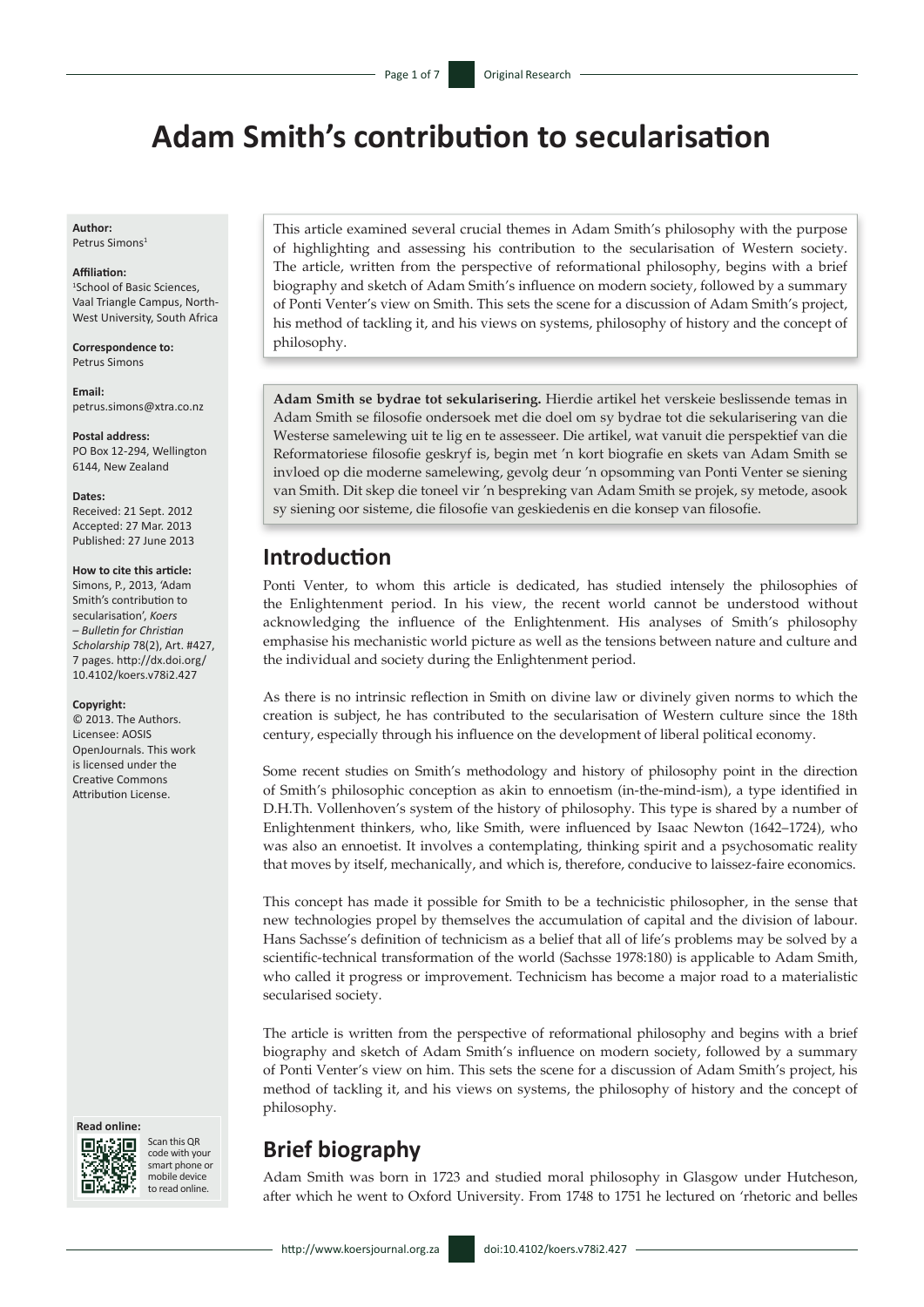lettres' in Edinburgh. In 1751 he was elected Chair of Logic at the University of Glasgow, but was translated in 1752 to the Chair of Moral Philosophy. A large part of his lectures on moral philosophy were published in 1759 as 'The Theory of Moral Sentiments'. He resigned from this professorship in 1763. In 1764 he visited France, with the son of the Duke of Buccleuch, where he met the leading French philosophers and economists. After his return to the United Kingdom in 1766 he completed 'An Inquiry into the Nature and Causes of the Wealth of Nations', which was first published in 1776. He prepared not only four subsequent editions, but also five new editions of 'The Theory of Moral Sentiments'. In 1778 he became Commissioner of Customs in Scotland. He moved in the circles of prominent merchants, politicians and academics. He died in 1790. In 1795 a set of papers were published posthumously under the title 'Essays on Philosophical Subjects' covering topics such as histories of astronomy, ancient physics and ancient logics and metaphysics, the external senses, the imitative arts and the affinity between music, dancing and poetry.

### **Adam Smith's influence**

Robert Heilbroner (1955) outlined how revolutionary the general operation of markets governed by the 'price mechanism' was at the time when Smith's 'The Wealth of Nations' was published. Previously, traditional and/or authoritarian rulers were instrumental in providing people with their daily sustenance. The introduction of an 'economy' as a set of markets, in which people and firms are only motivated by their self-interest, was a great novelty. 'Land, labour and capital as foundations of the economic system or as impersonal, de-humanised economic entities were modern inventions, as modern as the calculus' (Heilbroner 1955:20, author's own translation). Expounding Smith's system Heilbroner emphasises the power of the division of labour which, together with the price mechanism, would propel an accumulation of capital as a means of growing material welfare.

Similarly, Karl Polanyi (1983) referred to the great transformation that took place in Western societies during the 19th century, as the economy became dominated by markets. Previously, land, labour and money (capital) were not part of a self-regulating system of markets and prices. In his view there has rarely been a statement that anticipated the future so much as Adam Smith's dictum that the division of labour depends on the human propensity to barter, truck and exchange one thing for another (Polanyi *ibid*:71, 72).

Influential thinkers of the 20th century, such as F.A. Hayek, Milton Friedman, Walter Lippman and many other contributors to neo-liberalism – a system of thought that views the whole of society, ideally, as a set of markets, free from Government intervention and with individuals striving to maximise their self-interest – have echoed Adam Smith's views on the power of the price mechanism. Invariably, they emphasise, like Smith, the inefficiencies of the state and the productiveness of the private sector.

Current economic theory of firms, consumers, welfare, international trade, capital, and growth shows how equilibrium (balance) is achieved through 'the price mechanism' by individuals and business firms maximising their utility and profits. Behavioural economics (rational choice theory) extends this thinking to just about everything under the sun.

Although self-interest and its maximisation had already become part of the Western discourse before Adam Smith (Laval 2007), his popularity has reinforced and spread its influence. Kouwenhoven (1965:42) notes that for Smith's contemporaries the 'The Wealth of Nations' rated as second only to the Bible. Since, as Laval (2007) points out, self-interest has become 'a pure and simple substitute for the Christian religion' (p. 18), Adam Smith has made a major contribution to secularisation, understood as the de-christianising of Western culture.

# **Ponti Venter's assessment of Adam Smith's philosophy**

Similar to Laval, Ponti Venter sees the Enlightenment as a new view of life which eliminated the last remnants of Christian doctrine from the synthesis of Christian and Classical ideas of the Middle Ages (Venter 1992:321). Indeed, he understands our modern Western society as one that is directed by 'the Divinity of Material Welfare' (Venter 2002:289).

Venter's assessment is that, as an Enlightenment thinker, Adam Smith believed that social progress would be brought about through economic growth, provided people are free, and not hindered by Government, to promote their selfinterest by saving and working hard under the critical eye of the impartial spectator (an ideal human being led by reason). Self-interest is consistent with competition between individuals and would enable society to advance towards progress (dialectic between individual and society). Smith follows Hobbes and Rousseau's contractual view of society, albeit economistically interpreted (man is by nature a hawker). By separating God's final causality (the teleology of nature) from human efficient causality Smith could develop theories of morality and economics in a mechanistic way, despite his acceptance of a cosmic harmony à la Leibniz. Smith was led to this mechanistic approach through his interest in Isaac Newton.

Thus, competition is necessary to prevent the machine of society from stagnating. At the same time one can find in Smith a longing for a simple life in unspoilt nature, with a preference for farming, indicating a dialectic between origin and progress or between nature and culture (Venter 1992:324–330).

Recent studies by Biziou (2003), Marouby (2004), Buchan (2006), Phillipson (2011) and an earlier one by Van Leeuwen (1984), not only confirm Venter's analysis, but also extend it.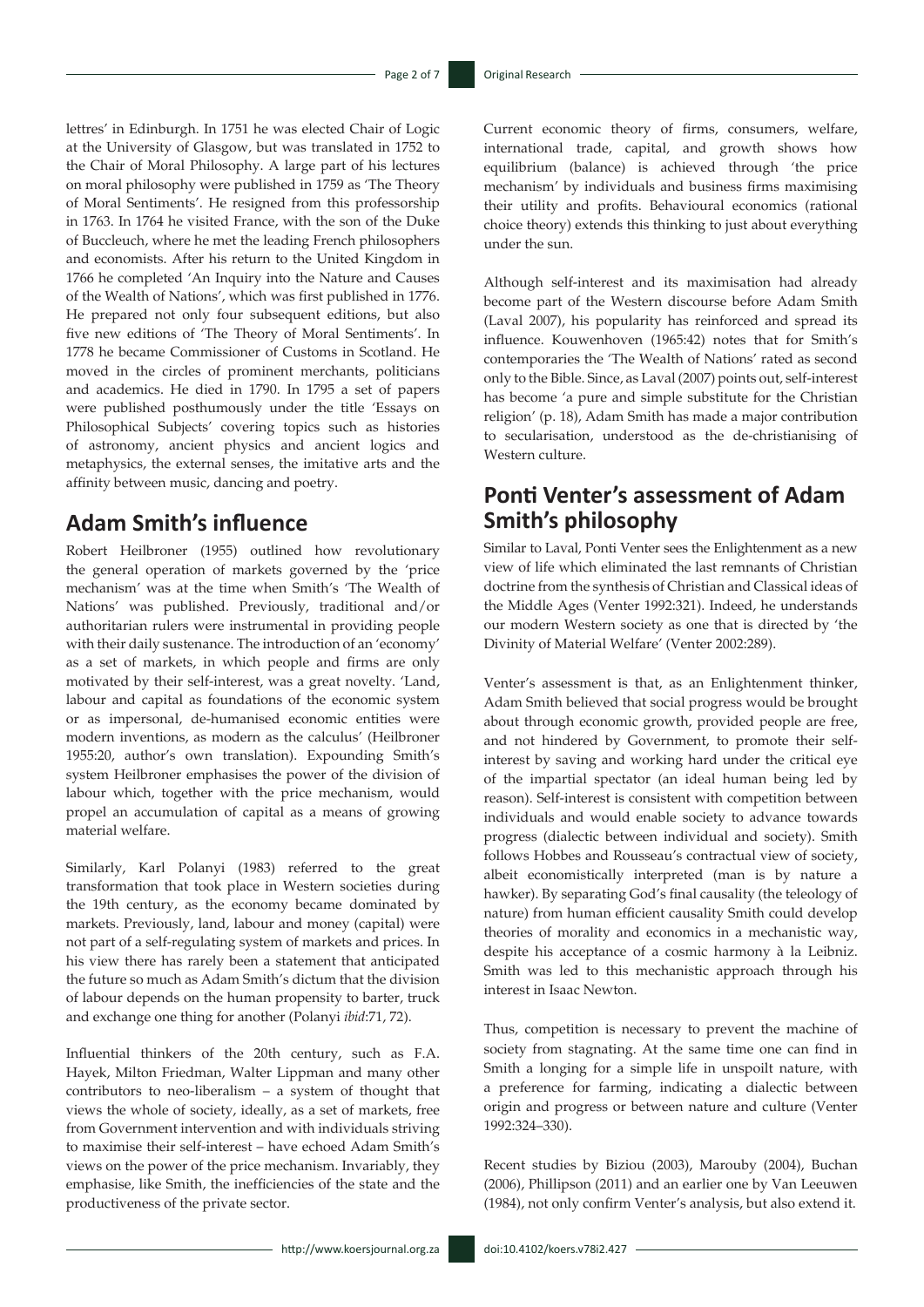# **Smith's project**

Phillipson (2011) describes Smith's project as nothing less than:

to develop a genuine Science of Man based upon the observation of human nature and human history and which would explain the principles of government and legislation that ought to be followed by enlightened rulers who wanted to extend the liberty and happiness of their subjects and the wealth and power of their dominions. (p. 2)

Smith tackled much of this project in his lectures on moral philosophy, which were divided into four areas, namely:

- 1. Natural theology (proofs of the being and attributes of God and the principles upon which religion is founded).
- 2. Natural ethics (the basis of 'The Theory of Moral Sentiments' [1759]).
- 3. Morality as codified into justice to trace according to Buchan (2006:42): the gradual progress of jurisprudence, both public and private, from the rudest to the most refined ages, and to point out the effects of those arts which contribute to subsistence, and the accumulation of property, in producing correspondent improvements or alterations in law and government.
- 4. The political institutions relating to commerce, finance, and the ecclesiastical and military establishments.

The last two formed the basis of 'The Wealth of Nations' (1776). Student notes on the lectures of part 3 have been published as 'Lectures on Jurisprudence' (Smith 1766). Student notes on the course given in Edinburgh on Rhetoric and Belles letters in 1748–1751, including an essay on the origin and significance of language, have also become available.

The lectures on jurisprudence include much of the material of Smith (1776), meaning that his views on political economy should be seen as part and parcel of his moral philosophy.

Van Leeuwen (1984:33, 34) puts the four-part curriculum in the context of Thomas of Aquinas's distinction between the '*philosophicae disciplinae*' [study of philosophy], which were guided by natural reason, and the '*sacra doctrina*' [sacred doctrine], which were part of supra-natural theology and guided by the light of Revelation. Natural theology resorted under the '*philosophicae disciplinae*' [philosophical discipline]. Despite not publishing on natural theology Smith would have lectured on proofs of God's existence and a moral world government. As a deist, he believed that the existence of God and a moral system of world government are universal truths which are acknowledged by human reason. This elimination of Revelation and a reduction of all theology to rational insight have become 'an essential aspect of the total secularisation process', meaning that 'the natural has assumed the fundamental position of Revelation' (Van Leeuwen 1984:35).

The wide scope of Smith's project and publications suggests, according to Biziou (2003), that he aimed at becoming a 'Newton of the human world as a whole' (pp. 103–104). As Newton had managed to unify the theory of astronomy on the basis of the principle of gravity, so Smith sought to show the basic principles that unify the human spheres of ethics, jurisprudence, political economy and others. Not surprisingly, Smith was unable to finish this grand project. Many parts he had drafted were burnt at his request, with the exception of the essays on philosophical subjects. Of these, the history of astronomy holds pride of place, as its methodological introduction provides clues to his general approach.

### **Smith's method**

Smith's method consisted of a Newtonian analysis involving 'certain principles known or proved in the beginning, from whence we account for the several Phenomena, connecting all together by the same Chain', so that people would get a map of the world of experience (Phillipson 2011:100).

Smith (1795) focuses in particular upon three psychological sentiments, namely:

wonder, surprise, and admiration, are words which, though often confounded, denote, in our language, sentiments that are indeed allied, but that are in some respects different also, and distinct from one another. What is new and singular, excites that sentiment which, in strict propriety, is called Wonder; what is unexpected, Surprise; and what is great or beautiful, Admiration. (p. 33)

According to Smith (1795:50) humankind would have been baffled in its early stages by strange phenomena, such as an eclipse of the sun. They alleviated their concerns by fantasising that Jupiter's invisible hand was the cause, maybe because he was displeased with them. Hence, cults were designed to keep the deities happy. This age of superstition was superseded when sufficient spare subsistence allowed some people time for science (Smith *ibid*).

Systematic reflection, which involves the imagination, now had to find another way of alleviating the sentiment of wonder when it was disturbed by intervals or gaps in the normal orderly chain of events. Rather than imagining that gods are the cause of phenomena, philosophers looked for machines that calm the imagination and dispense with the need of finding final causes. They are blind mechanisms which obey general laws. According to Smith (1795) we may also think of systems, instead of machines, because:

systems in many respects resemble machines. A machine is a little system, created to perform, as well as to connect together, in reality, those different movements and effects which the artist has occasion for. A system is an imaginary machine invented to connect together in the fancy those different movements and effects which are already in reality performed. (p. 66)

The imagination needs analogies to perceive the systems that make sense of phenomena, by using something familiar from another field. As Smith (1795) puts it:

In the same manner also, others have written parallels of painting and poetry, of poetry and music, of music and architecture, of beauty and virtue, of all the fine arts; systems which have universally owed their origin to the elucubrations<sup>1</sup> of those who were acquainted with the one art, but ignorant of the other; 1.The original has 'lucubrations'.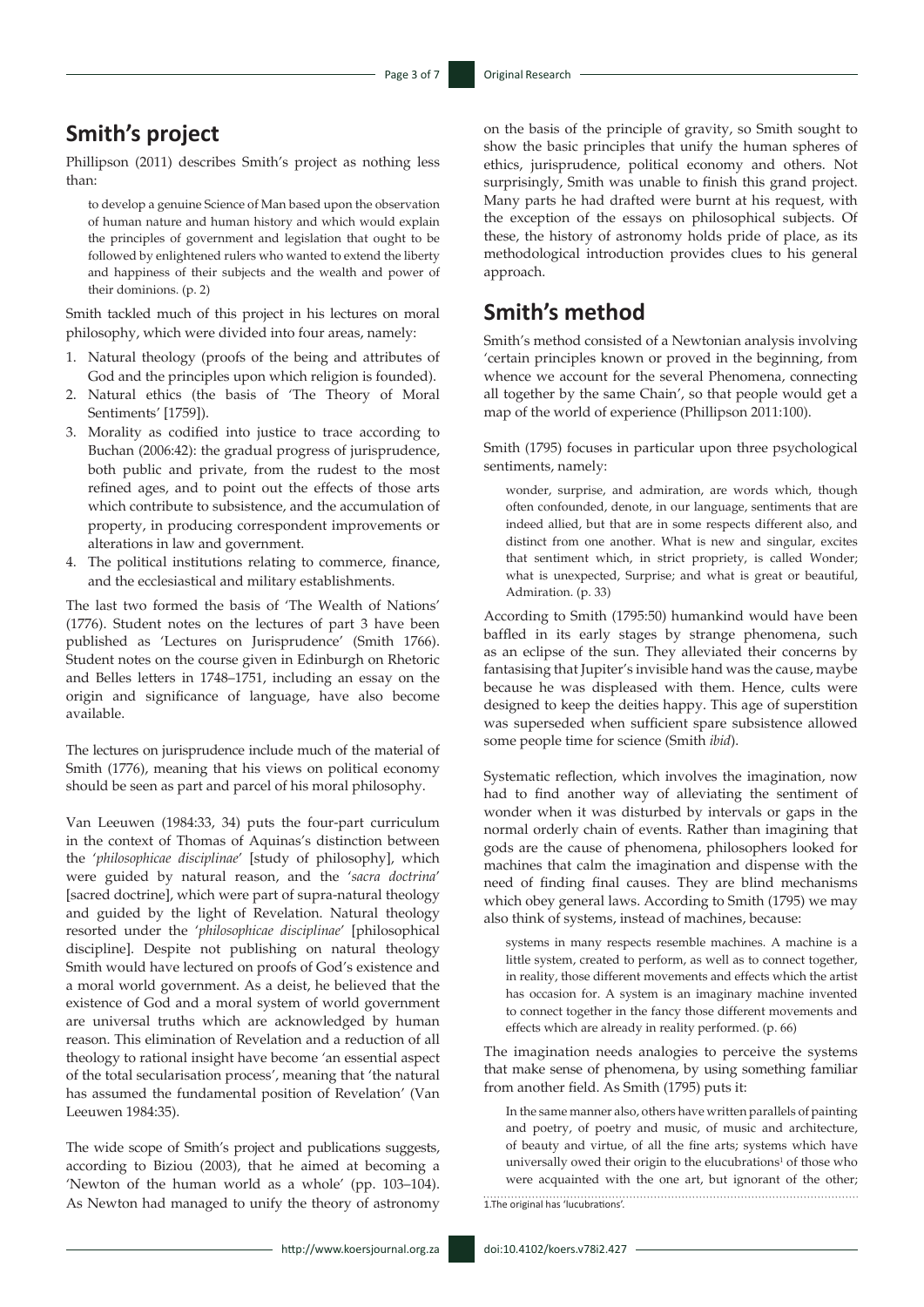who therefore explained to themselves the phaenomena, in that which was strange to them, by those in that which was familiar; and with whom, upon that account, the analogy, which in other writers gives occasion to a few ingenious similitudes, became the great hinge upon which every thing turned. (p. 47)

As the imagination confronts phenomena and seeks to connect them, it needs bridges or analogies between what is already known and that which is still unknown. In this way it seeks to make the universe coherent in a system of thought. Systems, in their perfection, are aesthetically pleasing and, therefore, excite the sentiment of admiration (Smith 1795:46).

Smith believes that something is only understood properly if it meets three criteria, namely:

- familiarity (1795:46, 47)
- completeness (1795:50)
- simplicity (1795:66).

Applying these criteria to Newton's system, Smith (1795) notes that 'gravity is most familiar to us' and that Newton's principles 'connect together most perfectly all the phaenomena of the Heavens' (completeness). Simplicity is entailed by the 'universality of gravity, and that it decreases as the squares of the distance increase, and all the appearances ... necessarily follow' (pp. 104–105). The simplicity and perfection of Newton's system is aesthetically pleasing. Biziou (2003) notes: 'it expresses a fundamental requirement of the spirit in its attempt to understand the universe' (p. 86).

Science is not so much about gathering data but rather about connecting them by means of principles. Systems should provide coherence to a field of study. They are always open to revision when the sentiments of surprise and wonder are excited again by new discoveries or facts. Such revisions should restore coherence.

Once a field of study has been satisfactorily systematised, another field may call for attention. Thus, the study of astronomy was followed by that of ancient physics, which included fossils, minerals, plants, and animals (Smith 1795:106).

In terms of what he saw as his own task, namely systematising human society, Smith specified neither his grand comprehensive system of all the disciplines nor the unique principle that would tie them all together. In Biziou's view, however, he used the principle of analogy as a key, because it lies behind the concepts of sympathy (moral sentiments), exchange (economics), and imitation (aesthetics) (Biziou 2003:107, footnote 2).

#### **Self-regulating systems**

When a system is overcomplete, it lacks simplicity and familiarity, necessitating a revision. When it satisfies the requirement of simplicity, it may not be able to account for all of the phenomena. Hence, the three requirements tend to keep each other in balance. A good system is self-regulating. Smith's works on moral sentiments and political economy had self-regulating systems at their core.

#### **The system of moral sentiments**

In the theory of moral sentiments 'sympathy denotes our fellow-feeling with any passion whatever' (Smith 1759:10). Sympathy helps us to see ourselves in the imagination as others see us. It works like a mirror. Since sympathy with others might be excessive, so that it impairs our effectiveness, it is regulated by an impartial spectator, who is a potential, ideal and, therefore abstract rational human (Smith 1759:83ff). This rational human moderates the intensity of our passions and sentiments to a level that makes it possible to live in society. The medial degree of virtue (convenance) should allow society to function well. By deviating from the middle road problems arise. Should, for instance, people pursue the interests of others by completely disregarding their own, society would become dysfunctional. Similarly, if they wanted vengeance at all costs or were exclusively bent on satisfying their own interests, society would break down. Nonetheless, crimes should be punished, lest society falls apart. Put positively, justice is called for as a basis for economic exchange. A moral society should be fair because all people are equal. Smith (1795) stated if somebody:

in the race for wealth, and honours, and preferments, … should jostle, or throw down any (of his competitors), the indulgence of the spectators is entirely at an end. It is a violation of fair play, which they cannot admit of. This man is to them, in every respect, as good as they are. (p. 83)

The rational moderator of sympathy built into each person is, therefore, essential to maintain society (Biziou 2003:130–131).

#### **The system of exchange**

Smith's system of political economy takes its starting point in 'a certain propensity in human nature … to truck, barter, and exchange one thing for another' (Smith 1776:22). It is this propensity which gives rise to the division of labour and its advantages.

Smith bases his anthropology, along with Turgot and Rousseau, on a four-stage history (Marouby 2004:25) based upon mode of subsistence, namely:

- hunting and fishing
- shepherding
- agriculture
- manufacturing/commerce.

In the commercial society the benefits of the division of labour would be fully enjoyed. In such a society production comes about in a tripartite fashion, namely land, remunerated as rent, capital yielding profits and labour earning wages.

Smith (1776:III) invokes the history of Europe since the collapse of the Roman Empire to show that 'in the natural course of things' agriculture is developed first, and when it produces surplus subsistence, cities may be founded. Towns themselves furnish only the means of 'conveniency and luxury' (Smith *ibid*:482). Only when neither country nor town needs more capital, will investment in foreign commerce take place. The point is that in Europe's history this natural progression has been inverted. Feudalism devised rules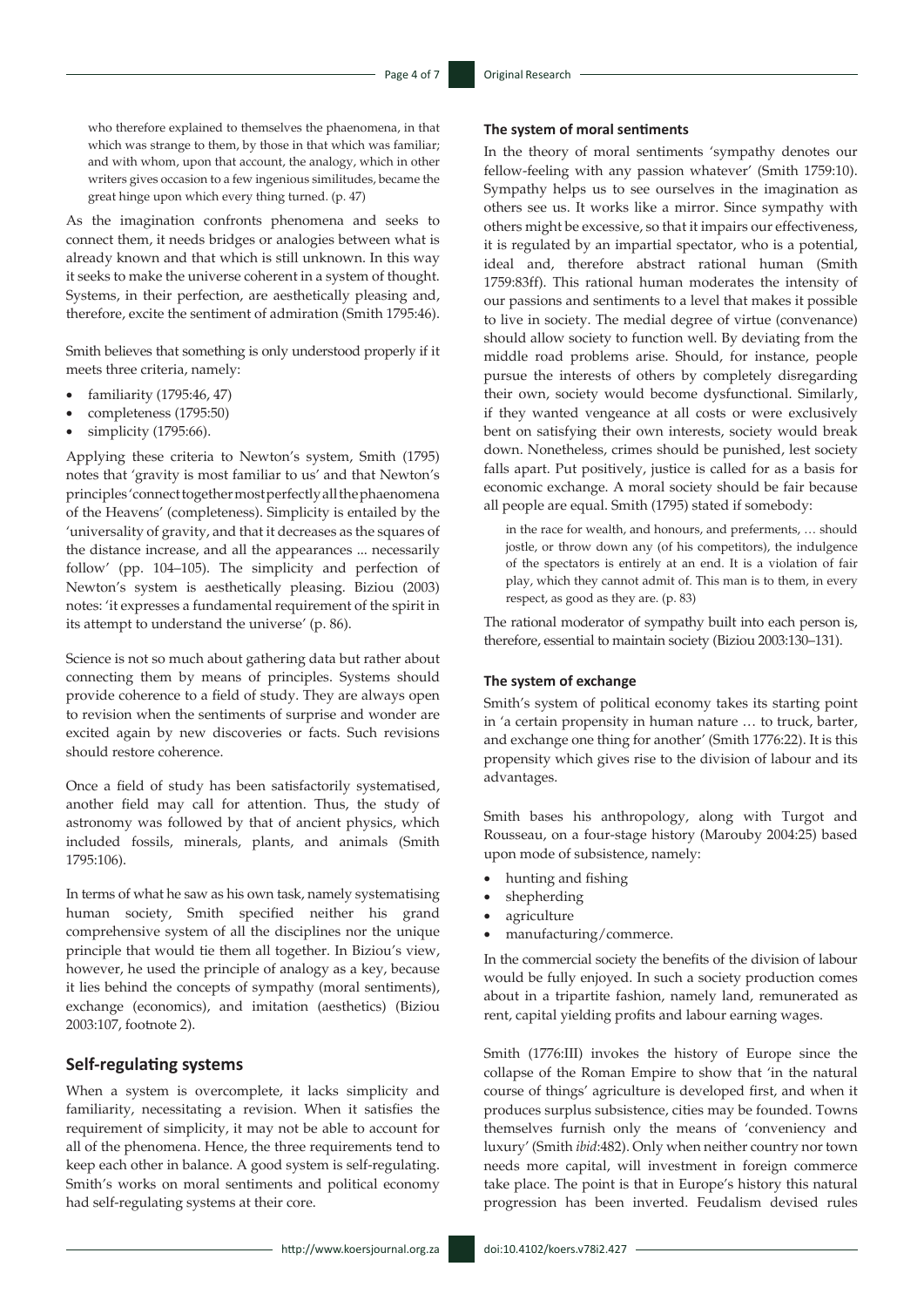such as primogeniture and lineal succession and in this way deprived thousands from a living on the land. Great landlords were not interested in improving their estates. The power of feudal lords had to give way to that of kings and a growing number of city-based manufacturers, merchants and bankers, who invested in agriculture. As states were organised, the mercantile system arose with countless rules to promote exports and hinder imports (Smith *ibid*:IV). In each of these cases the actual developments were suboptimal, because they were contrary to the natural course of things, favouring manufacturers rather than society as a whole. Similarly, the physiocratic system is denounced because its focus on agriculture as the only source of wealth runs against securing the benefits of the division of labour (Smith *ibid*:860– 861). Hence, Smith (*ibid*:V) sets out what Government policy should be to maintain the natural course of things.

Under 'perfect liberty', competition ensures that actual prices of all 'commodities continually gravitate to the central price' (Smith 1776:84). Monopolies of all kinds retard progress. Clearly, competition is the regulator in the system of exchange, and ensures optimal benefits under perfect liberty (Biziou 2003:205–207).

#### **The relationship between the moral and the commercial society**

The moral and the commercial society have a great deal in common, inasmuch as sympathy plays a role in the commercial society and exchange in the moral one. In the former sympathy enables us to know what others want, whilst in the latter people could simply get on 'by a mercenary exchange of good offices according to an agreed valuation'. (Smith 1759:86). When confronted with crimes, whether against property or life, people want justice to be done. The individuals of a society are all equal in this regard. Smith (1759) states that:

We are no more concerned for the destruction or loss of a single man, … than we are concerned for the loss of a single guinea, because this guinea is a part of a thousand guineas, and because we should be concerned for the loss of the whole sum. (p. 89)

Van Leeuwen (1984) sums this up as: everyone is everybody. Society consists of individuals who are as much distinct as coins of the same denomination (p. 97). Although the selfregulating systems of moral sentiments and that of economic exchange differ, they involve the same people, albeit seen from different perspectives. The two regulating systems may interact. Economic exchange relationships work best not only under competition but also when sympathy moderates the desire for what others have to a point of convenance where people are not tempted to steal or to borrow excessively. Nevertheless, in Smith's theory the two societies somehow remain distinct.

Modern neoliberalism, however, seeks to extend the rule of markets and competition to the whole of society (Dardot & Laval 2009:403–456), so that the commercial society completely overwhelms the moral one. This is a key element of current secularisation as it extends self-interest and competition to every area of life.

### **Smith's philosophy of history**

Smith's four-stage history is a conjectural history, resting upon the following universal behavioural assumptions:

- 1. People are confronted with a scarcity of resources, especially during the first stage of hunting. (Smith 1776:2)
- 2. They want to better themselves, especially in a material sense. (Smith 1776:2)
- 3. They want to barter and exchange. (Smith 1776:22)
- 4. They share natural sentiments. (Smith 1759)
- 5. When successful in improving their material state, they would proliferate and create a new state of scarcity, necessitating a new stage. (Smith 1966:335)

Smith based these stages on a rather selective reading of studies of the Indian tribes of the Hurons and Iroquoys in America (Marouby 2004:39). He was determined that during the first stage people had to be hunters, since he presumed that they wanted to eat meat. He belittled evidence in his sources that women were engaged in growing maize, saying that they planted only a few of these plants behind their huts. As hunting ceased to provide sufficiency for a growing population, people would domesticate animals and become pastoralists. But how could they find time to tame animals when already under stress to find food for their people (Marouby 2004:162)? And how could exchange and a division of labour take place in the absence of a surplus?

Smith's discussion of the hunters is highly ambivalent. On the one hand, they were unable to form capital as they had to spend all their time chasing animals. Yet, at the same time Smith argues that hunters could provide their necessities 'without great difficulty' (1766:335).

Turning to the question why historically there has been 'a slow progress of opulence', Smith (1766:521) mentions 'natural impediments', such as just alluded to and 'the oppression of civil government' as possible reasons. Marouby asks in this regard: 'But why should there be progress?' Neither Smith nor his modern followers question the need for progress or economic growth. One worries rather about its absence or slowness (Marouby 2004:161). Importantly, in the various descriptions of how the stages develop and necessitate, Smith implicitly confuses the quantitative and the qualitative. He postulates not only a numerical growth of the population beyond available resources but also an improvement of production in quantitative terms. Even qualitative improvements generate desires or inclinations for more (Smith 1766:335–338). Marouby concludes that this is highly significant 'not only for economic thought, but also for the history of ideas, because since Smith progress has always been conceived of in the manner of growth' (Marouby 2004:88). According to Marouby (2004) Smith, in fact, transposed his anthropology into his economic theory:

In this transposition, the fundamental model of a universal progress of human societies, conceived as normative and natural, is translated into a temporal mode proper for economic life, which is also conceived as natural and normative, if not elevated to the supreme value, and from then on, the sovereign value of growth. (p. 30, author's own translation)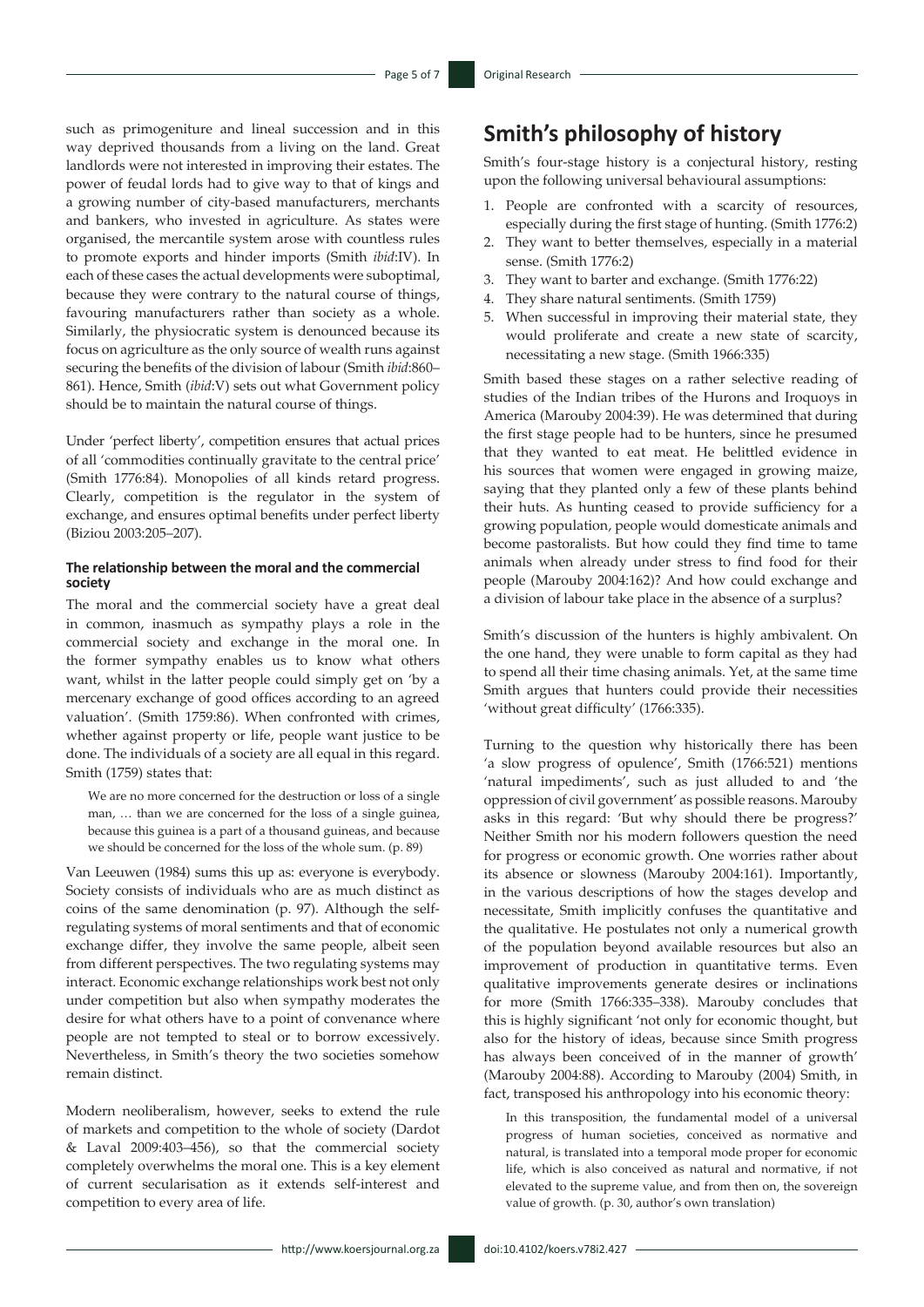This desire for more is certainly a major element in present secularisation.

# **Smith's concept of philosophy**

According to Vollenhoven (2000:1, 2) a thinker's concept must be identified in terms of the time period and his or her view of ontology or the vertical structure of the cosmos.

Smith was a typical representative of the Enlightenment of the 18th century, a period during which Christianity had lost its formative cultural power as the ideal of quantitative technical and economic progress through science took hold (Venter 1992:321–323).

Smith's ontology or view of the vertical structure of the cosmos, insofar as we can discern it from his epistemology, appears to be ennoetism or in-the-mind-ism. Tol (2010) notes that this type of philosophy is part of a theory of priority, meaning that there is one origin which diverges into a higher and a lower part. In ennoetism, according to Tol (2010), the nous or thinking or contemplating spirit is a higher principle, above that of psychic-somatic reality:

which is entirely self-dynamic and self-guided. The chief role of mind, as higher principle, is to contemplate this reality which, in doing so, makes it the content of its knowing and affects it through knowing it … Considered from the perspective of the human being, perception focuses on the psycho-somatic reality, while cognition characterizes the mind's own contemplation. (p. 503)

Such a divergence is apparent in Smith's philosophy.

#### **Origin**

Smith (1759) called God the Author of nature who as an artist or craftsman constructed the universe like a machine (pp. 19, 105). According to Smith (1795) there is one origin of all, as he put it with reference to early humankind:

The idea of an universal mind, of a God of all, who originally formed the whole, and who governs the whole by general laws, directed to the conservation and prosperity of the whole, without regard to that of any private individual, was a notion to which they were utterly strangers. (p. 113)

The allusion to a universal mind may well be an indication of a thinking mind as the higher part of the cosmos. The strong emphasis that Smith puts on the imagination, which includes reason, as the means whereby humans try to make sense of the universe is similar to the 'thinking contemplating nous' of the ennoetists.

We should note Adam Smith's admiration for Isaac Newton as the latter was also an ennoetist in Vollenhoven's scheme (2005:287, 288). The great influence which Newton had on 18th century thinking appears to have triggered ennoetism in at least 7 thinkers of the Enlightenment: Voltaire, Maupertuis, Buffon, d'Alembert, Lambert, Boscovich, Smith and Kant (Vollenhoven 2000:KG 44).

#### **Primary divergence**

If the thinking spirit is the higher part of the primary divergence of the origin, what is the lower part? Since

movement cannot be imparted by a higher psyche, the psyche is built into the rest of the cosmos and therefore psychosomatic and self-moving.

In each of his key works Smith begins with passions and psychological sentiments. Self-movement is emphasised not only in the history of astronomy (Smith 1795:38, 54, 55, 58), but also in the natural course of things in human history (the four stages). Humans, too, have a higher mind and a lower psychosomatic part, which is affected by the mind (Smith 1759:27–31).

The emphasis on the sentiments of wonder, surprise and admiration in the development of science means that the acquisition of knowledge is not a seeking of truth but rather a way of calming these sentiments (Biziou 2003:41–45). Reality is there because it is felt by these sentiments; whereafter the imagination constructs its systems or machines.

Ennoetism has some additional features that can also be found in Smith, namely infinitism (Vollenhoven 2005:288) and aesthetics (Tol 2010:510). The division of labour will carry on as long as markets keep extending on the basis of an infinite process of capital accumulation. Aesthetics plays a role in the concept of being fit for utility (Smith 1759:IV). We admire technically sophisticated gadgets, even when they are not obviously useful, such as extremely accurate watches, and therefore take pleasure in making and having them, even when in the end they don't help us: 'It is this deception which rouses and keeps in continual motion the industry of mankind' (Smith 1759:183).

Smith's impartial spectator appears to represent the contemplating human mind. As a rational figure, even a semi-god and a judge (Smith 1759:245) he exercises a permanent regulating influence in the moral society. There is also a stoic notion here in the sense of a god-within. Van Leeuwen argues that the impartial spectator represents Smith's Christology. He is the abstract human, semi-mortal and semi-immortal, vested with divine authority, but also humankind's representative; human as spectator, and divine as impartial ideal spectator (Van Leeuwen 1984:89). Obviously, this is a totally secularised Christology.

Smith's view on technology is also interesting. He wrote about the steam engine: 'Such revolutionary processes are the work of contemplative minds' (Buchan 2006:41). When such contemplation result in new technologies, they will have unintended consequences, but however profound these might be, they would impair neither the mechanism of economic activity, nor that of moral action, nor that of the material world as set forth by Newton. They are all sets of efficient causes and as such related to the one ultimate cause, a provident God. What we perceive as unintended consequences (the invisible hand) are in fact intended effects of divine action (Biziou 2003:264–266). Smith uses the latter as a rhetorical device, but not as an explanatory principle.